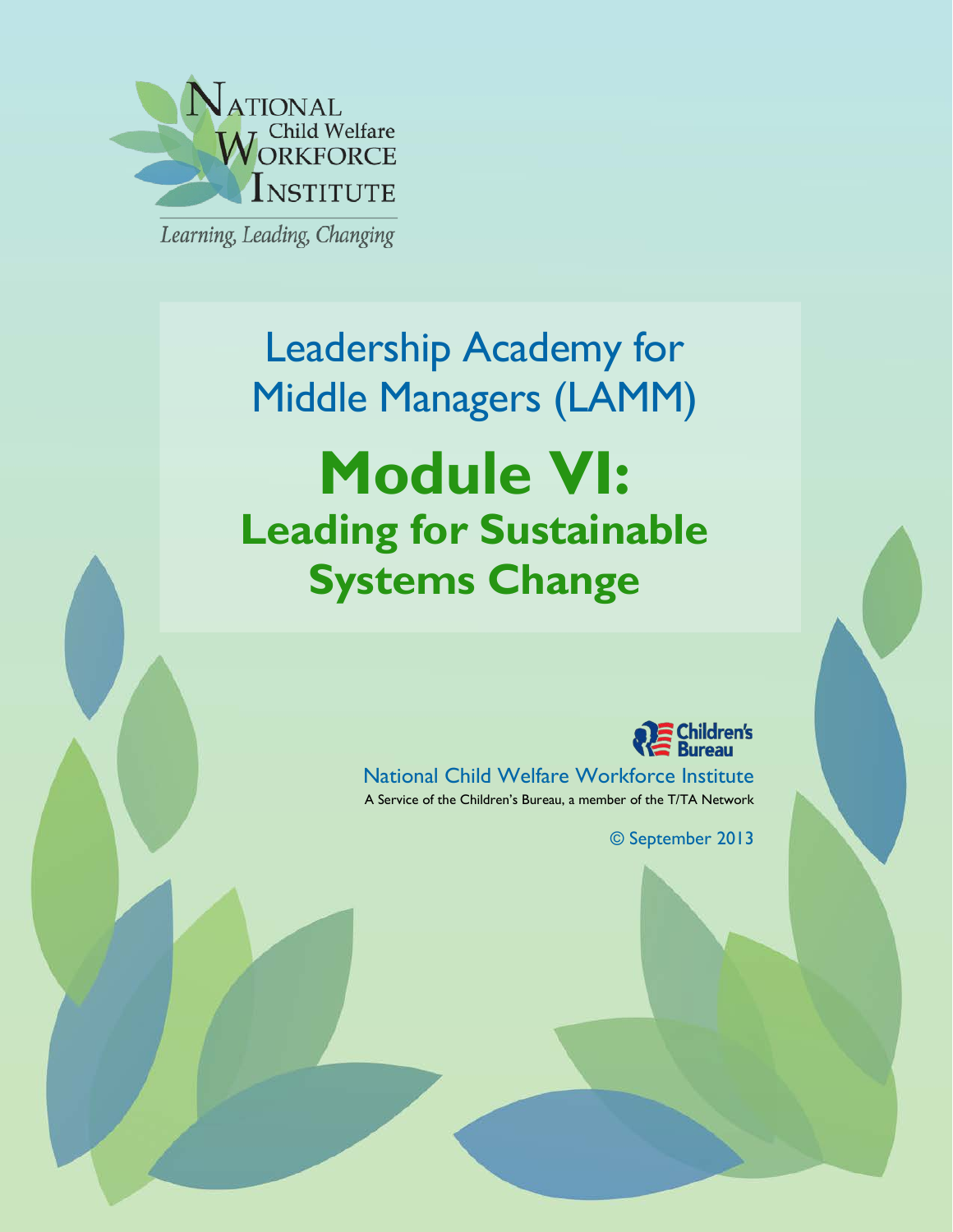

# **Acknowledgments**

This publication represents a collaborative effort by the partners of the National Child Welfare Workforce Institute (NCWWI)—State University of New York at Albany, University of Denver, Fordham University, University of Iowa, University of Maryland, Michigan State University, University of Michigan, Portland State University, and University of Southern Maine. Production of this curriculum was a team effort involving a number of dedicated individuals. The LAMM curriculum team was led by Freda Bernotavicz and included Charmaine Brittain, Sue Ebersten, Katharine Cahn, Nancy McDaniel, Cathryn Potter, Deborah Reed, and Patricia Mosher.

We are grateful to Jane Berdie for developing the group Change Initiative, to Nancy Dickinson for her ongoing support, and to all of the NCWWI team members who participated in providing input throughout the design process. We would also like to acknowledge the assistance of Rod Johnson, Nichole Culley, Michelle Clinch, Mark Preston, Vicky Hina, and Jodi Hill-Lilly. Thanks to Sara Munson for final editing and to Rea Gibson for formatting and production.

The NCWWI is funded through a Cooperative Agreement with US Department of Health and Human Services, Administration for Children and Families, Children's Bureau, Award No. 90CT0145. Special thanks to Randi Walters, Children's Bureau project officer, and to Robert Lindecamp, child welfare program specialist (CB/ICF), for their support.

### **Recommended citation**

National Child Welfare Workforce Institute. (2013). *Leadership Academy for Middle Managers (LAMM): Module VI—Leading for sustainable systems change.* Albany, NY: Author.

### **For more information**

Please visit the NCWWI website at [www.ncwwi.org](http://www.ncwwi.org/)

© 2013, National Child Welfare Workforce Institute, University at Albany, Albany, New York.

The contents of this document are solely the responsibility of the National Child Welfare Workforce Institute and do not necessarily represent the official views of the Children's Bureau.

This document may be reproduced in whole or part without restriction as long as the National Child Welfare Workforce Institute is credited for the work. Upon request, the contents of this document will be made available in alternate formats to serve accessibility needs of persons with disabilities.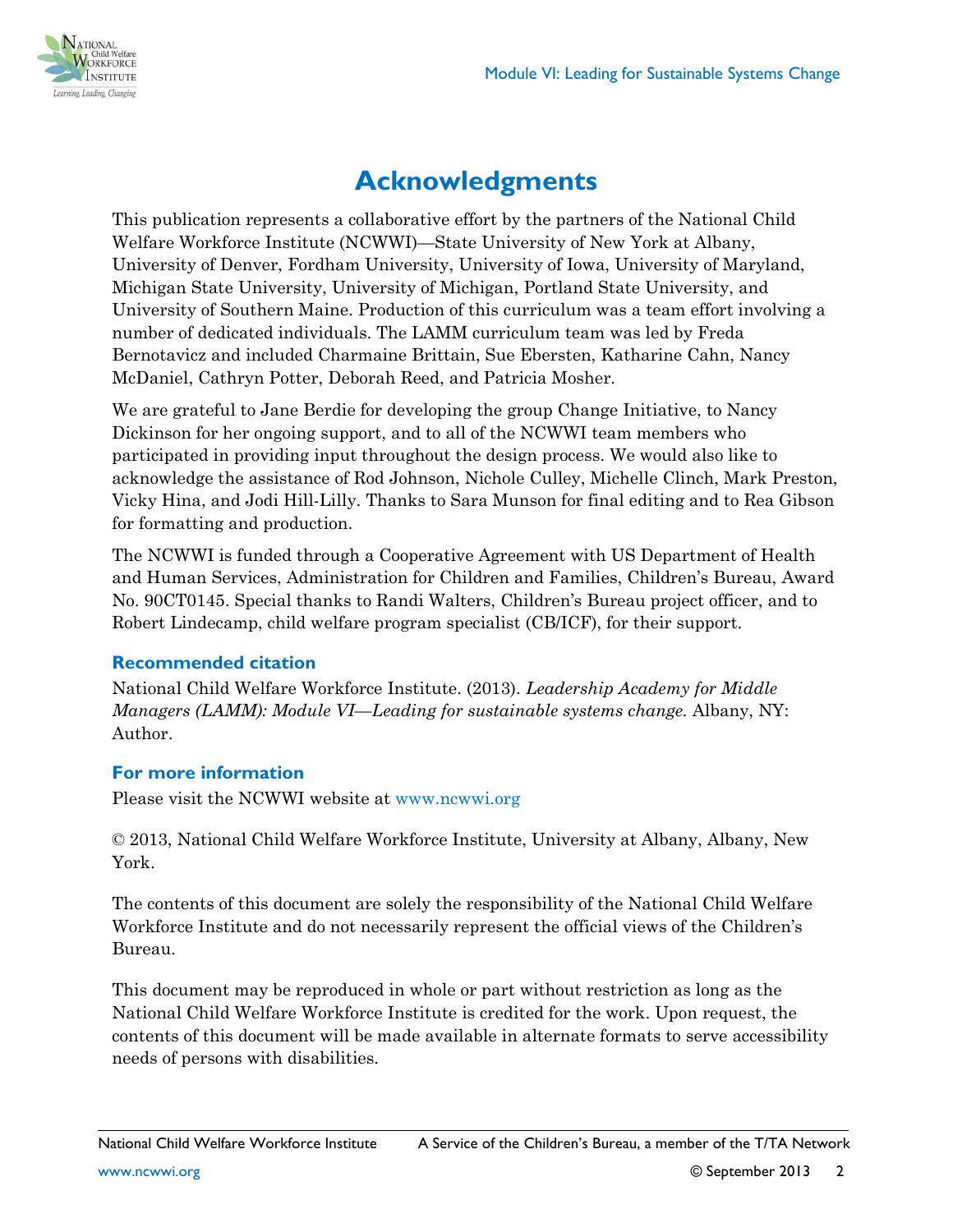

# **Table of Contents**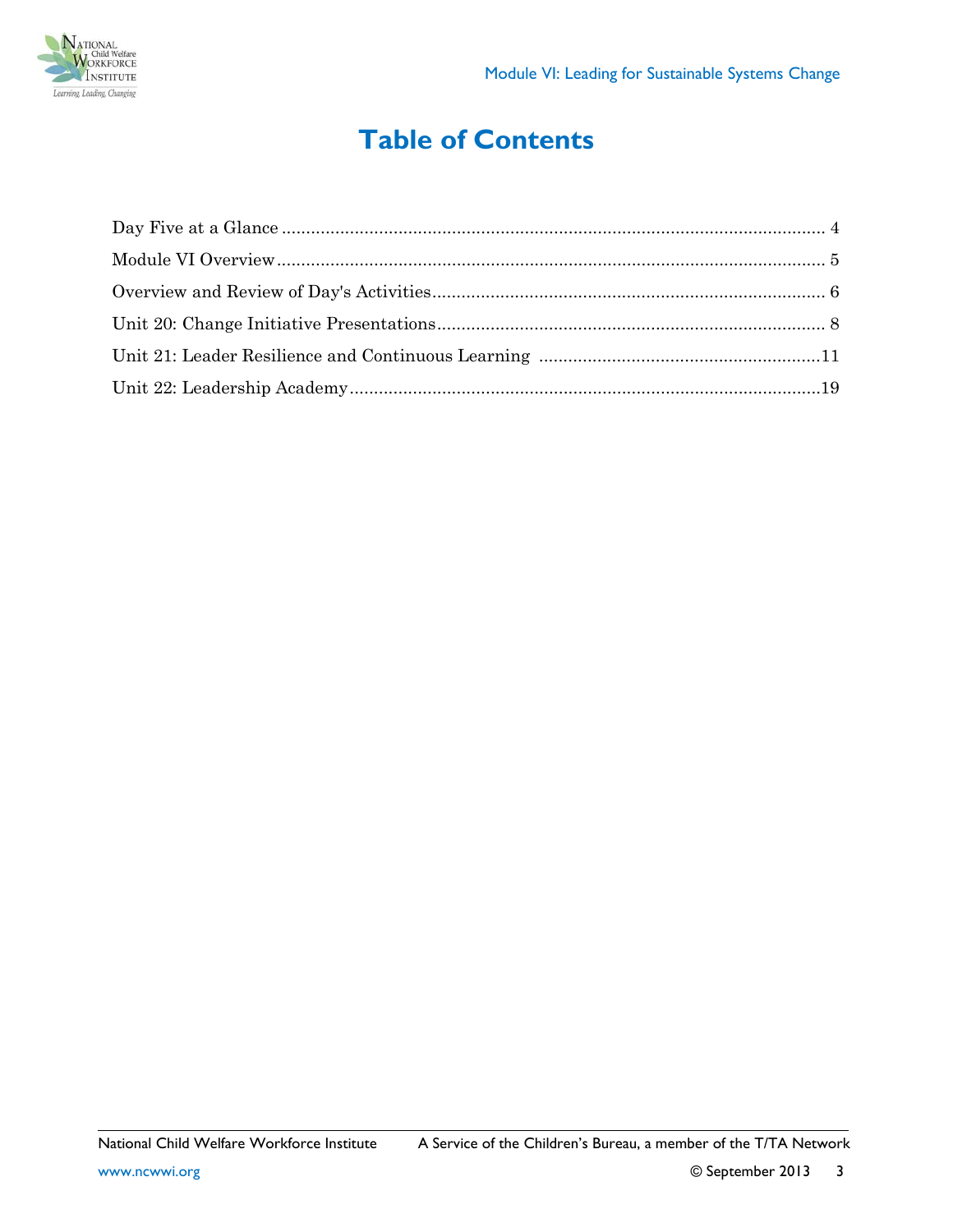

# **Day Five at a Glance**

<span id="page-3-0"></span>

| I.   |                                                        |  |
|------|--------------------------------------------------------|--|
| II.  |                                                        |  |
|      |                                                        |  |
|      |                                                        |  |
| III. |                                                        |  |
|      |                                                        |  |
| IV   | Unit 21: Leadership Resilience and Continuous Learning |  |
|      |                                                        |  |
|      |                                                        |  |
| V.   |                                                        |  |
|      |                                                        |  |
| VI.  | Unit 22: Leadership Academy                            |  |
|      | a.                                                     |  |
|      | $\mathbf{b}$ .                                         |  |
|      | $\mathbf{c}$ .                                         |  |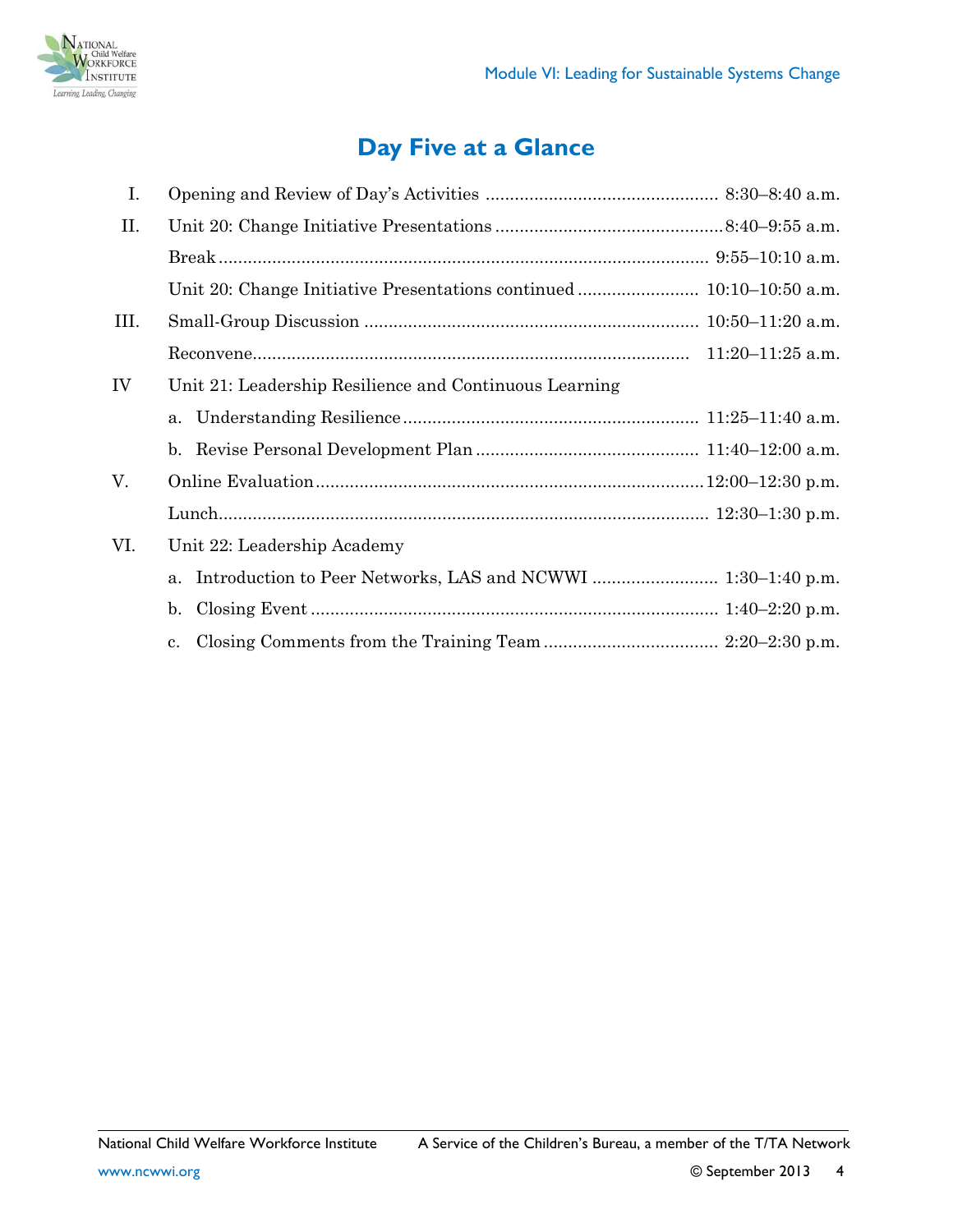

# **Module VI Overview**

### <span id="page-4-0"></span>**Materials**

- Module VI PowerPoint presentation
- LCD projector, laptop, speakers, and microphones
- Flip chart and easel for each room
- Markers for each room
- Tape
- Sticky notes (large size, one pad for each participant)
- Clock for each room
- Name tags and table name cards
- Trainers presentation packets

#### **Training Pre-Work**

• Prepare participant certificates

#### **Handouts**

- *Handout 5:1 Change Initiative Presentation*
- *Handout 5:2 Change Initiative Stakeholders*
- *Handout 5:3 Change Initiative Feedback Form*
- *Handout 5:4 Evaluation Link*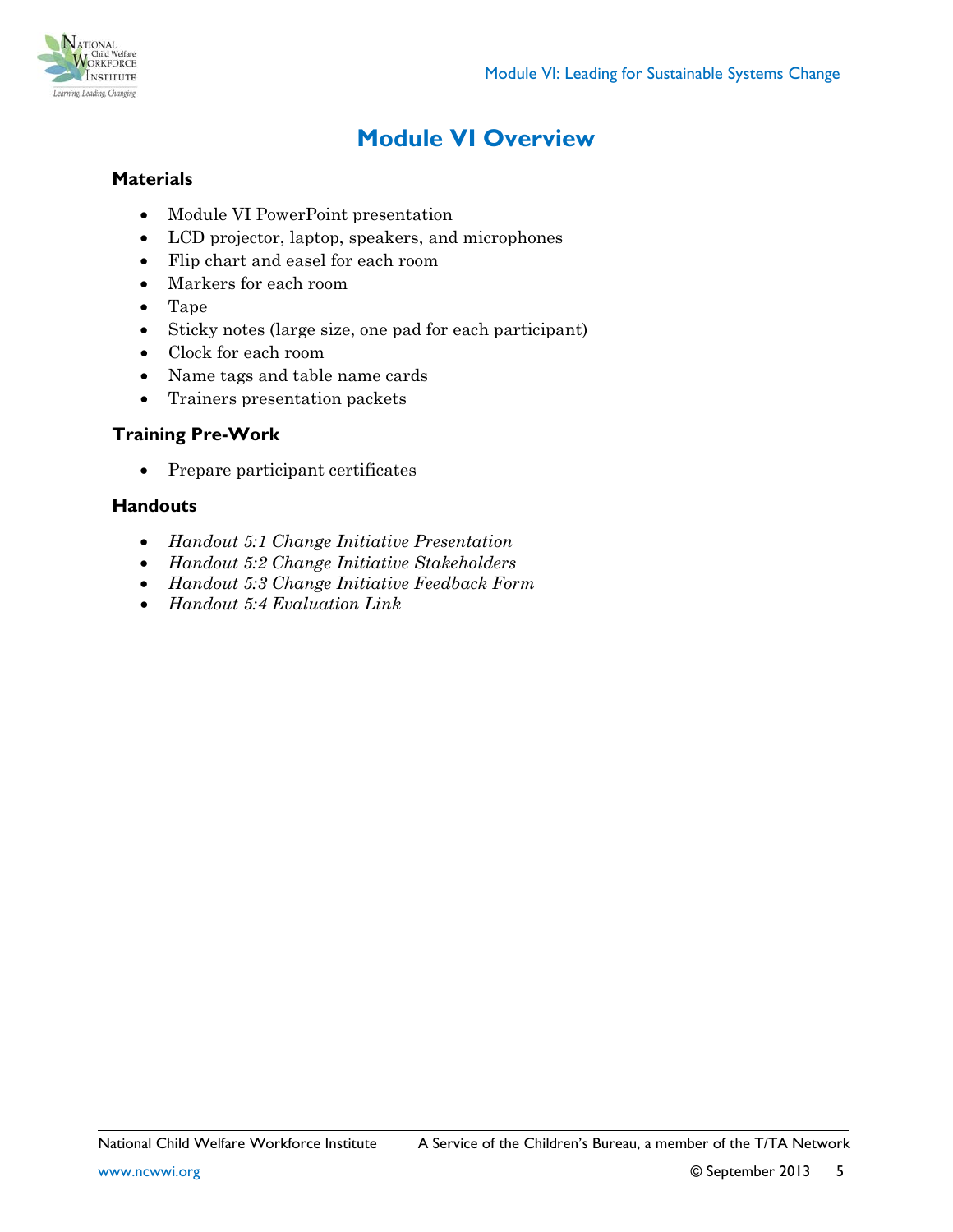

#### <span id="page-5-0"></span>**8:30–8:40 a.m.—Opening and review of day's activities**

Display *PowerPoint slide 1: Module VI: Leading for Sustainable Systems Change*.

| Learning, Leading, Changings<br>Module VI:                                 |  |  |  |
|----------------------------------------------------------------------------|--|--|--|
| Leading for Sustainable<br><b>Systems Change</b>                           |  |  |  |
| A Service of the Children's Bureau, a Member of the T/TA<br><b>Network</b> |  |  |  |
| Slide 1                                                                    |  |  |  |

Recall the main points from yesterday's training and any "aha" moments participants may have had during the day. Ask for questions as appropriate.

Display *PowerPoint slide 2: Module VI Training Competencies*.



Introduce today's training and review training competencies for the day.

Explain that today's training will be quite different. It will be an opportunity to present individual Change Initiatives to colleagues in order to test proposals, practice presentation skills, and receive feedback from peers. It's also a chance to apply this week's learning to one presentation. Remind them that yesterday they were assigned groups and a time slot for their presentations.

Refer participants to *Handout 5:1 Change Initiative Presentation* that they were introduced to earlier in the week. Review the components that their presentation should be covering (these are from the handout).

- What is your vision for the Change Initiative?
- What is the rationale for embarking on this Change Initiative? What supporting data can you provide verifying the need for it?
- What is the research or evidence behind your Change Initiative?
- What key stakeholders must you engage? (Attend to diversity and family and youth voice.)
- How will you engage the people and constituencies whose support the initiative requires?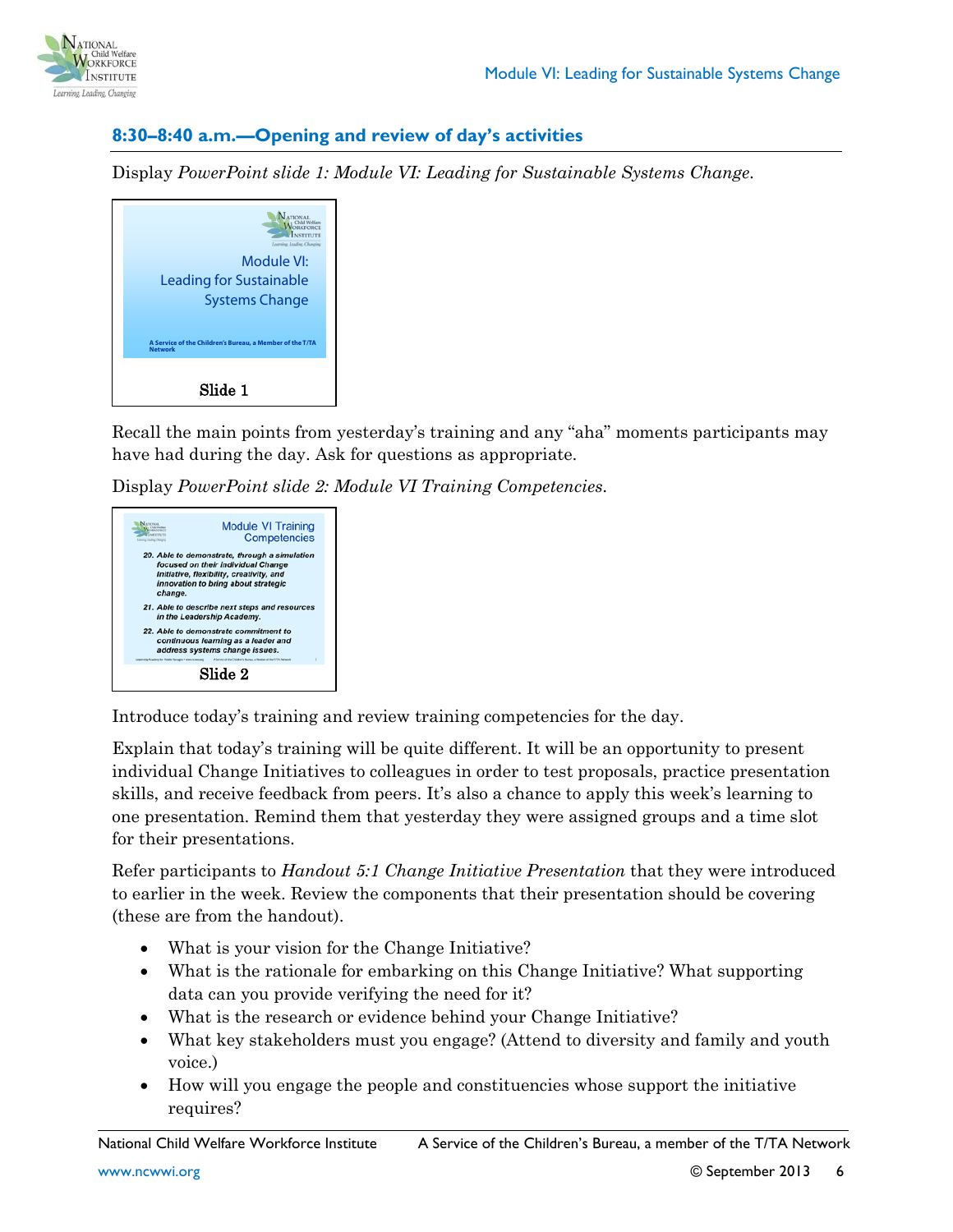

- How will you ensure that the infrastructure supports are in place?
- What is your plan for moving through the implementation stages?
- What adaptive and technical challenges will you face? What strategies will you use to address them?
- How will you know you've succeeded? How will you use data to monitor your Change Initiative on an ongoing basis?

#### Say,

Your presentation is an opportunity to use your strengths and show your understanding of the leadership quadrants, pillars, and competencies. Your presentation should be clear, compelling, and engaging. It should define the components of the change clearly so that people know what you are proposing to do and the difference the change will make.

Assign areas of the room for each of the groups and review the following instructions for the activity:

- 1. Move to your group's area and ready your supporting materials (e.g., laptop, flip charts, handouts). Remember you will have approximately 10 minutes to make the presentation. Afterward, we will have time for immediate questions/feedback from peers, and coaching from the trainers. We will provide more feedback during the debriefing time at the conclusion of all the presentations.
- 2. At the beginning of each presentation, the presenter distributes his/her stakeholder assignments using *Handout 5:2 Change Initiative Stakeholders*. It's important that the voice of each stakeholder be represented for feedback, so please stay in your role.
- 3. During each presentation, observe/interact from the perspective of your assigned role. As appropriate, ask questions from your stakeholder's perspective. Write feedback on the feedback form that you will turn in to each presenter.
- 4. After 10 minutes, briefly provide feedback to each person, noting strengths and areas for improvement.
- 5. By 10:50, conclude the presentations and engage in a dialogue about the activity.

Refer participants to *Handout 5:3 Change Initiative Feedback Form*. Review the presentation feedback forms and their major components. Remind participants that they will give these feedback forms to each presenter for their review.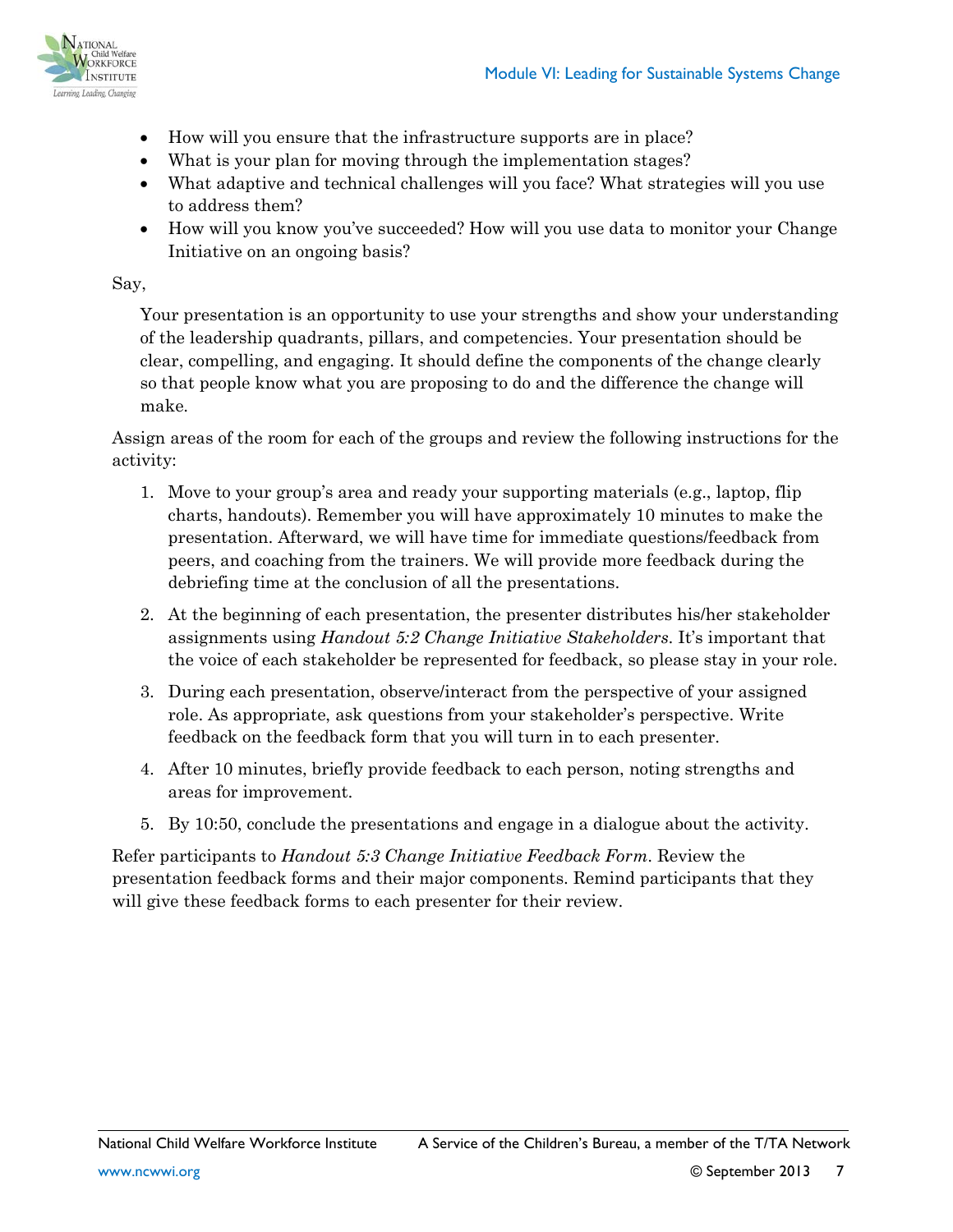

# **Unit 20: Change Initiative Presentations**

#### <span id="page-7-0"></span>**Training Competency**

*20: Able to demonstrate, through a simulation focused on their Individual Change Initiative, flexibility, creativity, and innovation to bring about strategic change.*

#### **Objectives**

*20a. Applies leadership skills to own Change Initiative in light of whole learning experience. 20b. Presents vision, strategy, and plan for implementing own Change Initiative.*

### **8:40–10:50 a.m.—Change Initiative Presentations**

Trainers should move to their assigned groups and quickly organize materials and participants. Trainers should individually monitor the presentation times to keep groups on track to finish presentations and wrap-up discussion by 11:20 a.m. We have scheduled a break in the middle of the presentations, after which participants will return to their Change Initiative presentation groups to finish.

Here is the schedule for this time period:

| Trainer Note: Adjust these times to reflect the number of participants. |                                                                                                                                                   |  |  |
|-------------------------------------------------------------------------|---------------------------------------------------------------------------------------------------------------------------------------------------|--|--|
| $8:45-8:55$ a.m.                                                        | Move to groups, get materials lined up (presentations on individual<br>laptops, assigning stakeholder roles, clarify approach and feedback, etc.) |  |  |
| $8:55-9:15$ a.m.                                                        | Presentation / Feedback #1                                                                                                                        |  |  |
| $9:15-9:35$ a.m.                                                        | Presentation / Feedback #2                                                                                                                        |  |  |
| $9:35-9:55$ a.m.                                                        | Presentation / Feedback #3                                                                                                                        |  |  |
| $9:55-10:10$ a.m.                                                       | Break                                                                                                                                             |  |  |
| $10:10-10:30$ a.m.                                                      | Presentation / Feedback #4                                                                                                                        |  |  |
| $10:30-10:50$ a.m.                                                      | Presentation / Feedback #5                                                                                                                        |  |  |
|                                                                         | Feedback from stakeholders (assigned roles):                                                                                                      |  |  |

Ask,

What worked for you about this presentation?

For example, listeners might say whether they were engaged, whether it was clear what the change leader was committed to as an outcome, or how a stakeholder could participate and/or would benefit from implementation of the proposed Change Initiative.

Make sure that the stakeholders focus on what worked.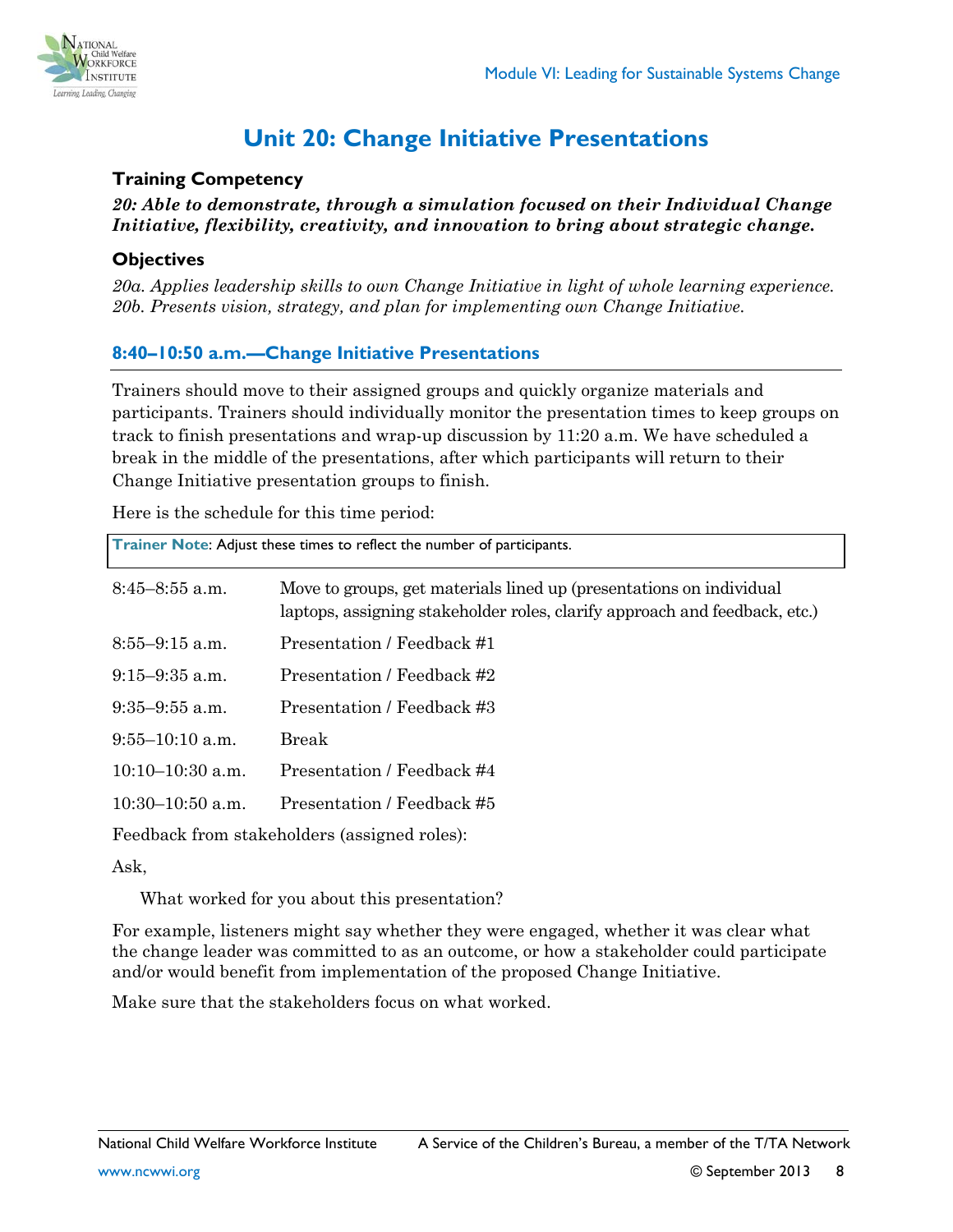

#### **Trainer Note:** Was the presentation compelling?

1) Did listeners find themselves emotionally engaged, enrolled in the project (did people start imagining "how I want to help?").

2) Did the vision touch on core values, connect with what is important to the listeners? (You can tell by your own response as well as the listeners').

3) Did the presenter answer the "what's in it for me?" question for each stakeholder?

Acknowledge the presenter for what worked in this area in the presentation.

Give the presenter some suggestions (or get input from the group) on how to make the message simpler and bolder, and to touch on core values. Usually the use of short, clear, "plain English" words will be helpful. Short sentences work better than long sentences.

Give them a chance to practice again if there is time.

Acknowledge the presenter for the clarity and underscore what worked in his/her presentation.

**Trainer Notes—Coaching:** Time will not allow exhaustive coaching (coaching until each presenter has a "perfect" presentation, for example), and that is not the point of your coaching. The point is to make sure that each presenter completes his or her session with the experience of being successful and effective, and with insight into how to make a Change Initiative presentation as effective as it can be. Learning to present effectively takes practice. This session will give participants the basics to start with and the ability to keep working on it.

Because watching a role model is the most powerful kind of learning, acknowledging what works will be very helpful to all participants in your group. Every presenter will be nervous, and so it is especially important to make sure each presenter has the experience of success, not just an experience of being corrected. That makes the simulation safe enough for the next participant to be as effective as he or she can be.

Draw on your own knowledge of the curriculum and of presenter skills to offer coaching. Here are some places to start:

1. Do I know the vision/difference it will make?

2. Do I know what the speaker wants me to do?

3. Do I know what steps the speaker will be taking?

#### **10:50–11:20 a.m.—Small-Group Discussion**

Process the activity in each small group. The trainer assigned to each small group will discuss themes from presentations and highlight effective communication strategies. Each trainer should ask the following questions in the small group:

- What were the themes of these Change Initiatives?
- Overall, what are the challenges these initiatives will face as they are implemented?
- What communication strategies did presenters use? Which were particularly effective?
- Thinking back to the topics covered this week, how did presenters illustrate these topics in the presentations? For example, one person effectively used data to make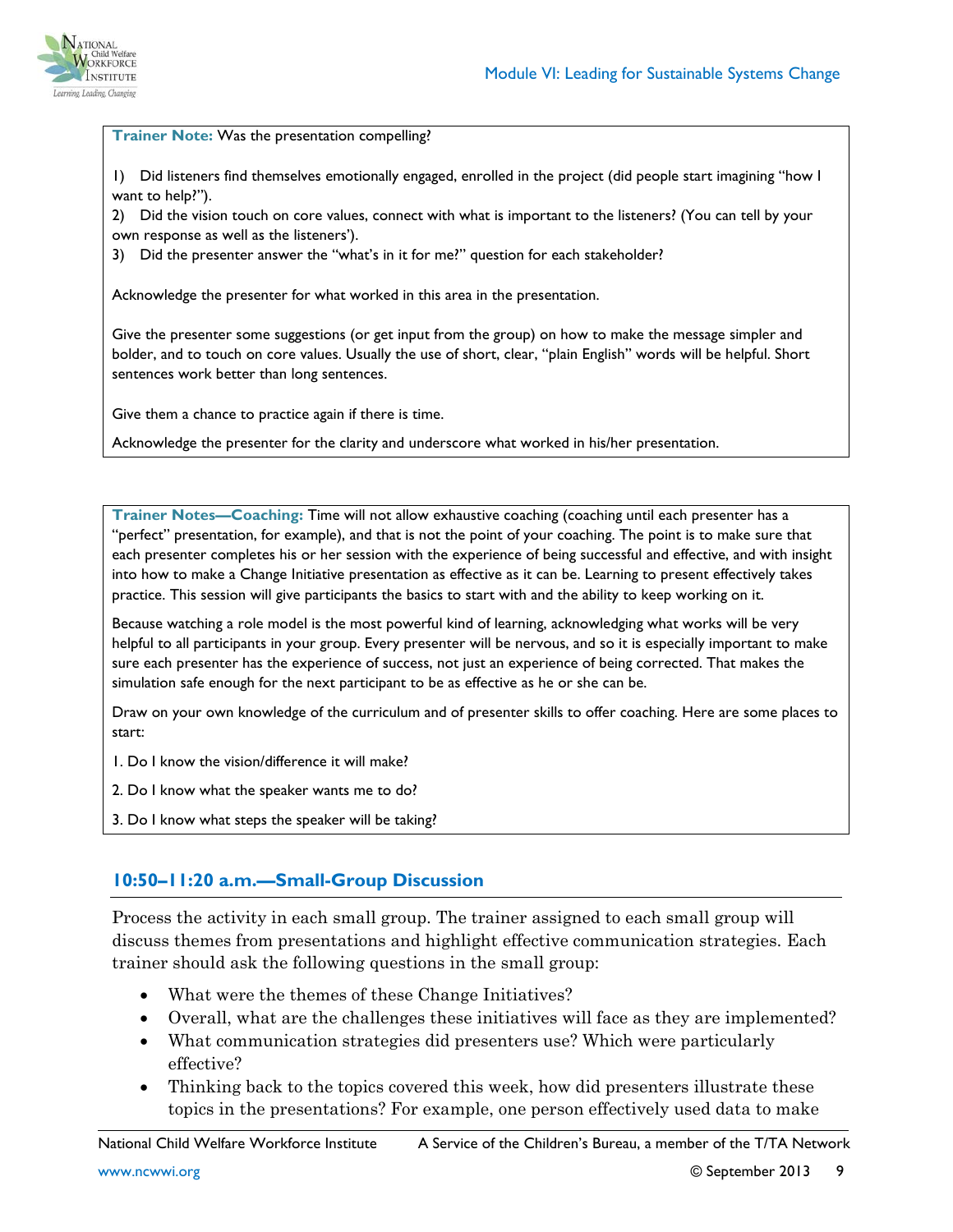

her point about the need for her Change Initiative, while another person discussed his plan for guiding his constituency through an implementation stage.

• How did the presentations illustrate the leadership pillars?

### **11:20–11:25 a.m.—Transition Into Large Group**

Reconvene and transition to Leader Resilience and Continuous Learning.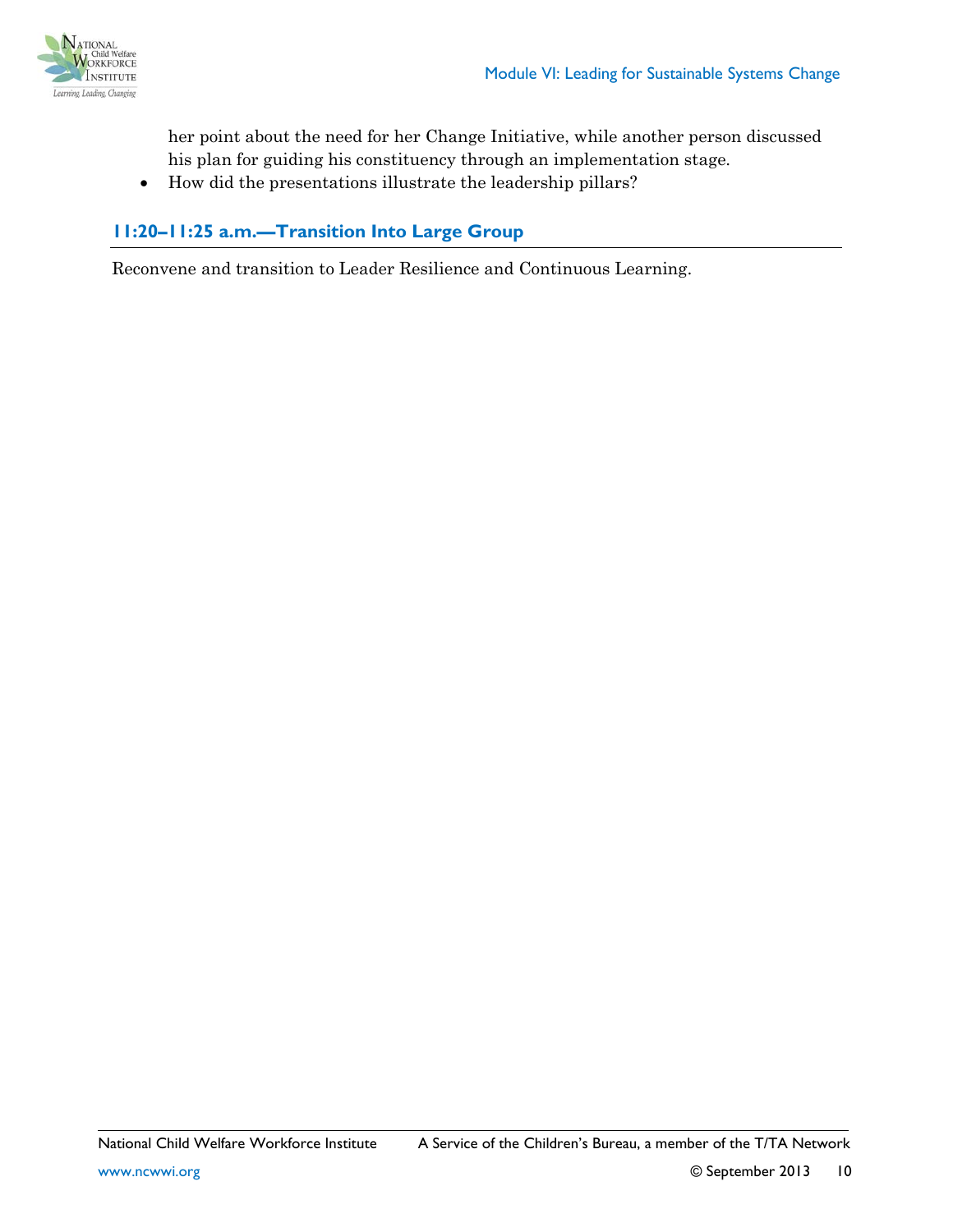

# **Unit 21: Leader Resilience and Continuous Learning**

#### <span id="page-10-0"></span>**Training Competency**

*21: Able to demonstrate commitment to continuous learning as a leader and address systems change issues.* 

#### **Objectives**

- *21a. Describes strategies for sustaining self and other champions in Change Initiative.*
- *21b. Reviews and modifies personal development plan in light of whole learning experience.*

### **11:25–11:40 p.m.—Understanding Resilience**

Provide an overview of the value of resilience. Display *PowerPoint slide 3: The Four Quartets.*

| Lorwing Leading Changing                                | <b>The Four Quartets</b>                                                                                                                 |
|---------------------------------------------------------|------------------------------------------------------------------------------------------------------------------------------------------|
| And the end of all our exploring                        | We shall not cease from exploration<br>Will be to arrive where we started<br>And know the place for the first time.<br>$\sim$ T.S. Fliot |
| Leadership Academy for Middle Managers - www.ncerel.crg | k<br>A Senior of the Children's Bureau, a Member of the T/TA Network                                                                     |
|                                                         | Slide 3                                                                                                                                  |

Say,

We shall not cease from exploration And the end of all our exploring Will be to arrive where we started And know the place for the first time.

#### And say:

We started the week talking about the condition of "permanent whitewater." Over the week we've covered a lot of material directed at the skills and values of leadership. You have what it takes to beach your kayak safely at the end of the day. But, just to stretch the metaphor, that doesn't mean the journey isn't battering and difficult along the way. How will you keep yourself present, resilient, strong, and safe through the journey? To go back to the center of the model, how will you be self-managing and regenerative?

Without paying specific attention to yourself and your own needs as a person, you will not do your best work. The tumult might even pull you out of the boat entirely.

So we are going to close by circling back to the center of the model to focus on you personally, as a leader. In this we are drawing on Chapter 23 of the book *The Practice of Adaptive Leadership*. The authors did research with thousands of managers and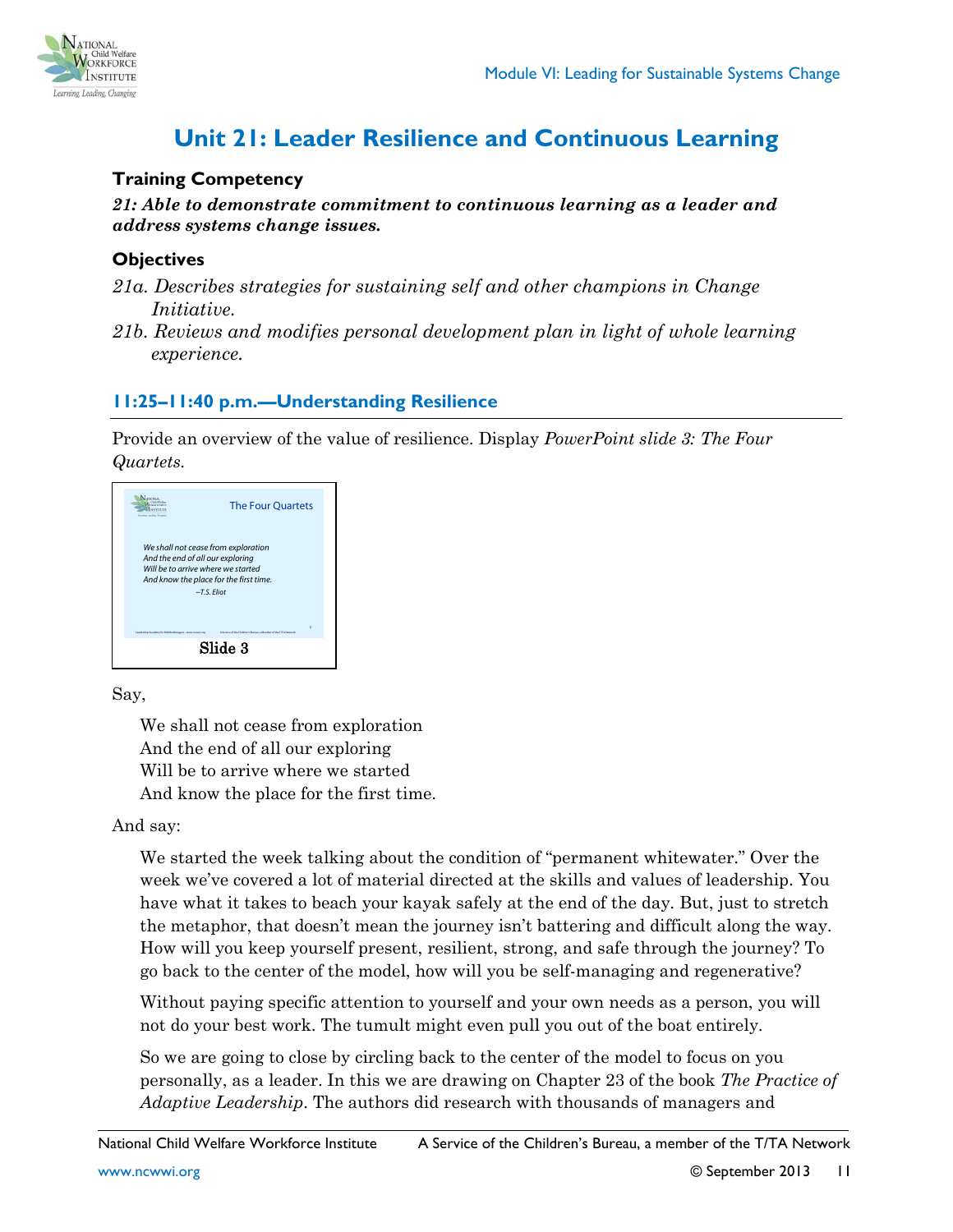

leaders, and they based these recommendations on the experiences of those who stayed in the game over the long term. Every single one of you has been "experimenting" with this for a long time, and you are experts too.

Conduct a brief individual activity. Provide the instructions below and say:

Before I go any further,

- 1. Take a minute to write down the three things you do that "work" for resilience, for renewal. Maybe you don't do them all the time, but when you do them, or have done these things, they work to give you some perspective, to keep you creative, to avoid getting thrown into the tumult, so to speak.
- 2. Then write down your personal resilience pitfalls. You know what they are. And don't worry; no one will see this but you.

Allow a few minutes to complete this activity. Say,

Now I want to share with you what Heifetz found, and then you'll get a chance to review and update your personal practices. You will actually schedule into your calendar the activities and promises you'll make. Making these promises to yourself will not just make sure you stay afloat and in the boat; the promises will assure that you can thrive along the way. In the end, your passion, your creativity, and the intelligence you bring to this work are all a function of who you are "being." The work of change leadership can be extraordinarily nurturing, and it all relates back to effectiveness. When you keep your passion alive, others will want to join you!

Discuss Heifetz's recommendations for achieving resilience. Display the corresponding *PowerPoint slide 4: Heifetz's Recommendations for Resilience*.



Cover the information below:

Heifetz recommends the following three sets of practices:

- 1. Grow your personal support network.
- 2. Create a personal holding environment.
- 3. Renew yourself.

As we look at each of these more closely, think about where you can build on and strengthen your own personal practices in each area.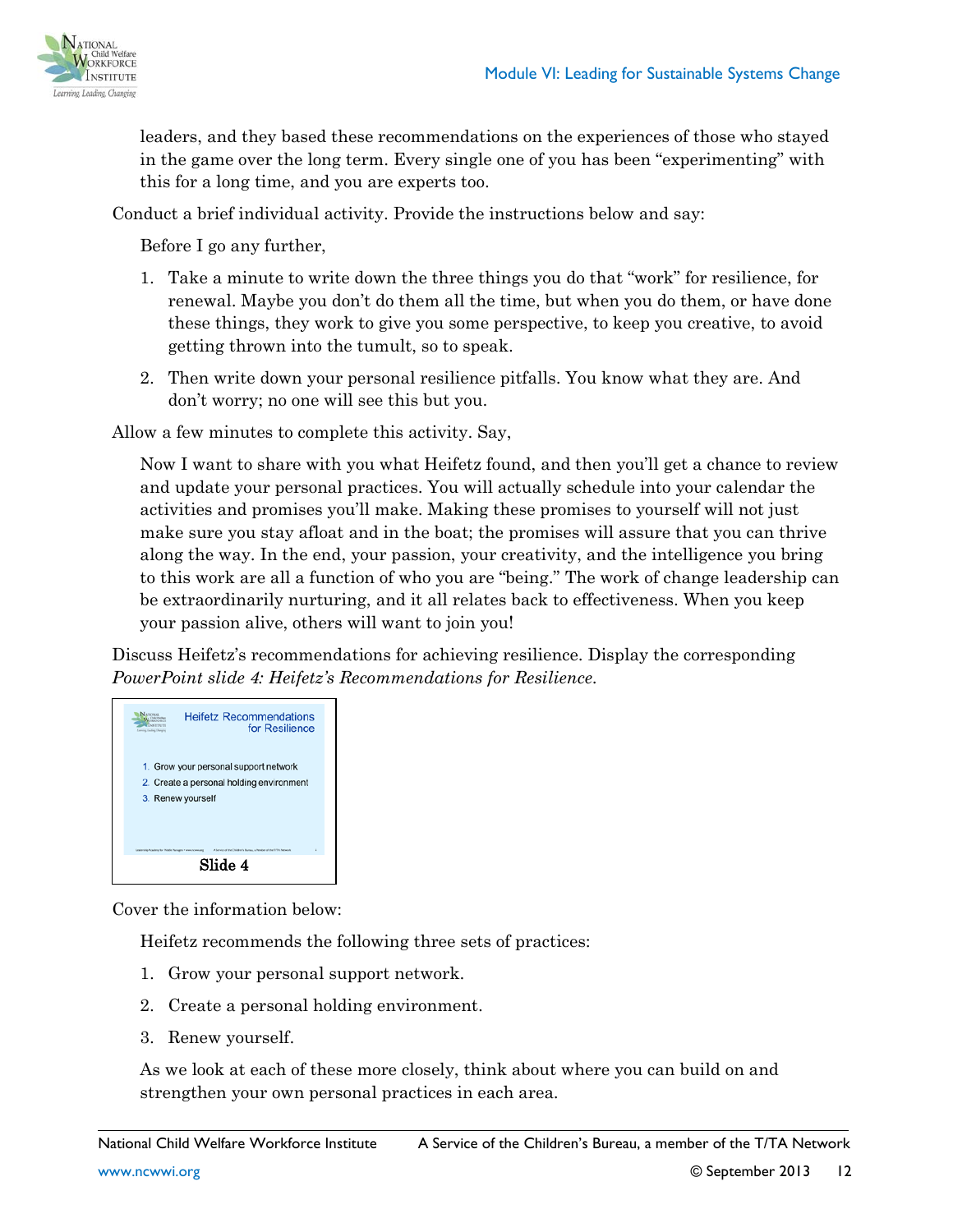

#### Display *PowerPoint slide 5: Grow Your Personal Support Network.*



Cover the following points (also on the slide):

- Grow your personal support network.
- Find and talk regularly with confidants.
- Satisfy your hungers outside of work.
- Anchor yourself in multiple communities.

Elaborate on the slide with the following information:

Resilience comes not only from your own inner "shock absorbers" and from the work itself, but also from sustaining relationships with people who know you, who know your vulnerabilities, who can help you separate your "self" from your "role."

- "Confidant" can be a coach, a partner or spouse, a friend, a consultant, a family member, or even a therapist. This is someone who knows where your pitfalls are and can help you stand on the balcony to see when you've fallen into one. Who are the confidants in your life?
- Especially in our line of work, we can lean too heavily on work relationships to satisfy the hunger to "be liked," to "belong," to "be important." Think about what you hunger for. Find ways that other support systems (sports clubs, hobbies, family) can meet these needs, and you will be freer to be the leader the system and children need you to be.
- A big problem in child welfare is that it can absorb every bit of our time and energy if we let it. The work is heroic work, but playing hero 24/7 is not a good long term strategy. As Heifetz says, "The environment you are in will not set boundaries for you." You are a passionate person; sometimes the only way to keep child welfare from consuming all your energy is to have a full-on passionate investment in another community or set of activities as well. And getting involved in these communities or activities gives you fresh energies and ideas to bring back into work. Is there a place where you anchor yourself in another community? Is this an area you could deepen? Think about family, hobbies, faith community, and sports.

**Trainer Note**: Share an example from your own life, mention one you've heard in the room, or ask for an example.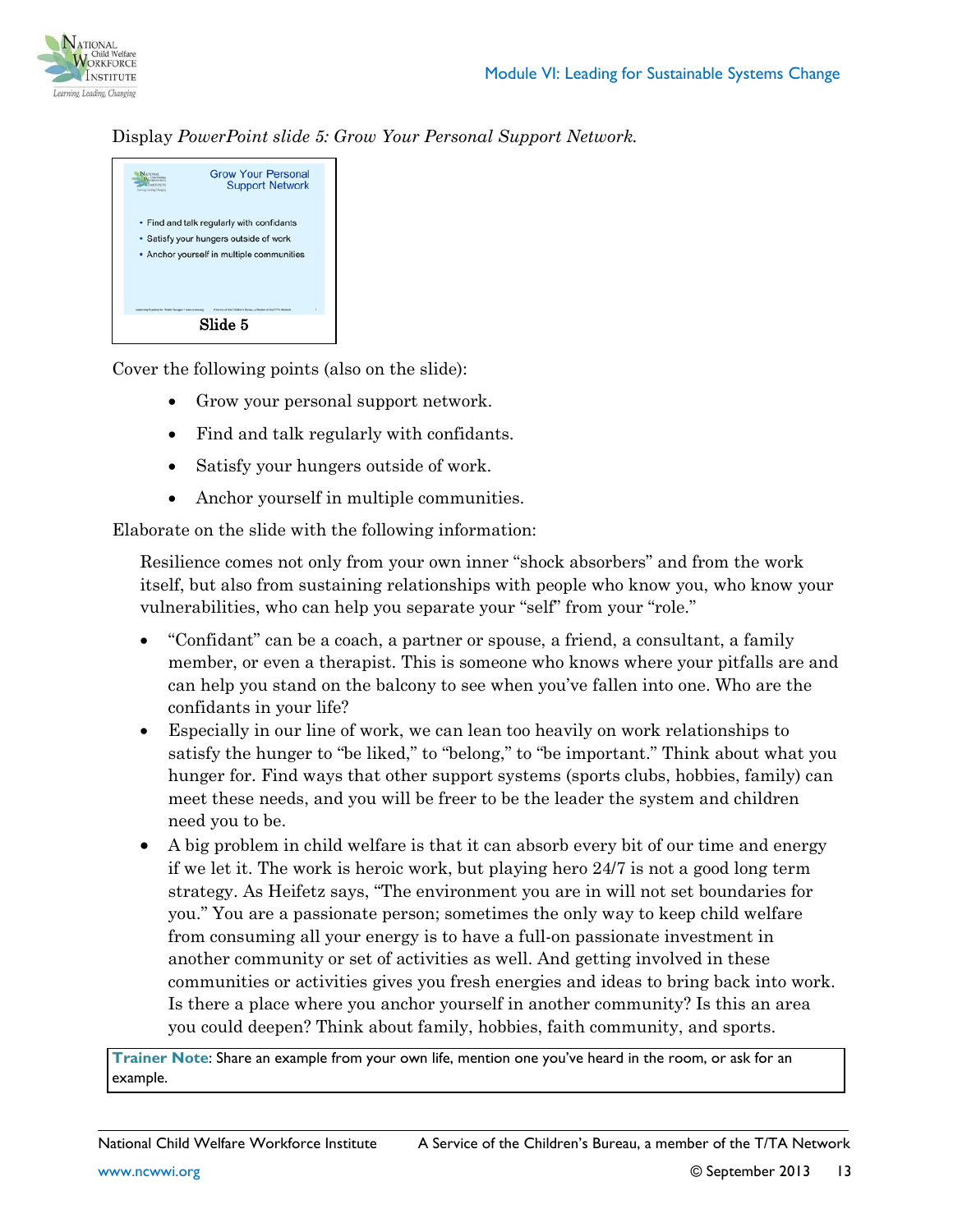

#### Display *PowerPoint slide 6: Create Personal Holding Environment.*

| Lurning Leading Changing                               | <b>Create Personal Holding</b><br>Environment                                     |  |
|--------------------------------------------------------|-----------------------------------------------------------------------------------|--|
|                                                        | . Mind your physical well-being<br>• Create sanctuaries                           |  |
| Leadership Academy for Middle Managers . www.ncwvi.cng | to<br>A Service of the Children's Bureau, a Member of the T/TA Network<br>Slide 6 |  |

Note the following points:

- Mind your physical well-being.
- Create sanctuaries.

Elaborate on these points with the following information:

You have all read and heard a lot about the value of physical exercise, healthy diet, and sleep. These may seem like personal indulgences, but neuroscience shows that these three items are essential to full intellectual functioning. Being a hero (or being a martyr) is not going to get you or the agency where it needs to go. Adaptive leadership calls for you to be fully present and at your best. What is your pitfall in this area? Where could you get back in the boat? Could you go to bed just half an hour earlier? Or increase your exercise?

A "sanctuary" is a time in your schedule where you stop and reflect—"reset the clock," so to speak. This is a place where you can calm yourself from being reactive, to re-center on what your intentions and goals are and what your accomplishments have been. It's also a time when you can notice if you've gotten off course without realizing it in the tumult of the day or week. Look at your life and see: Is there a place where you have this kind of reflection? This could be a couple of hours on Sunday night to set priorities for the week, or a time at the end of the day Friday where you close out the week and line up your work for the next so you transition into the weekend with a clear mind. For some people it's a half-hour of meditation in the morning. Others find this kind of renewal in a spiritual or religious setting. Think about it: Have you created sanctuaries for yourself? Where? Could you add 10 minutes to the morning just to review the day and set a goal? Could you build in a walk—even for 10 minutes—after meetings simply to clear your head?

Display *PowerPoint slide7: Renew Yourself*.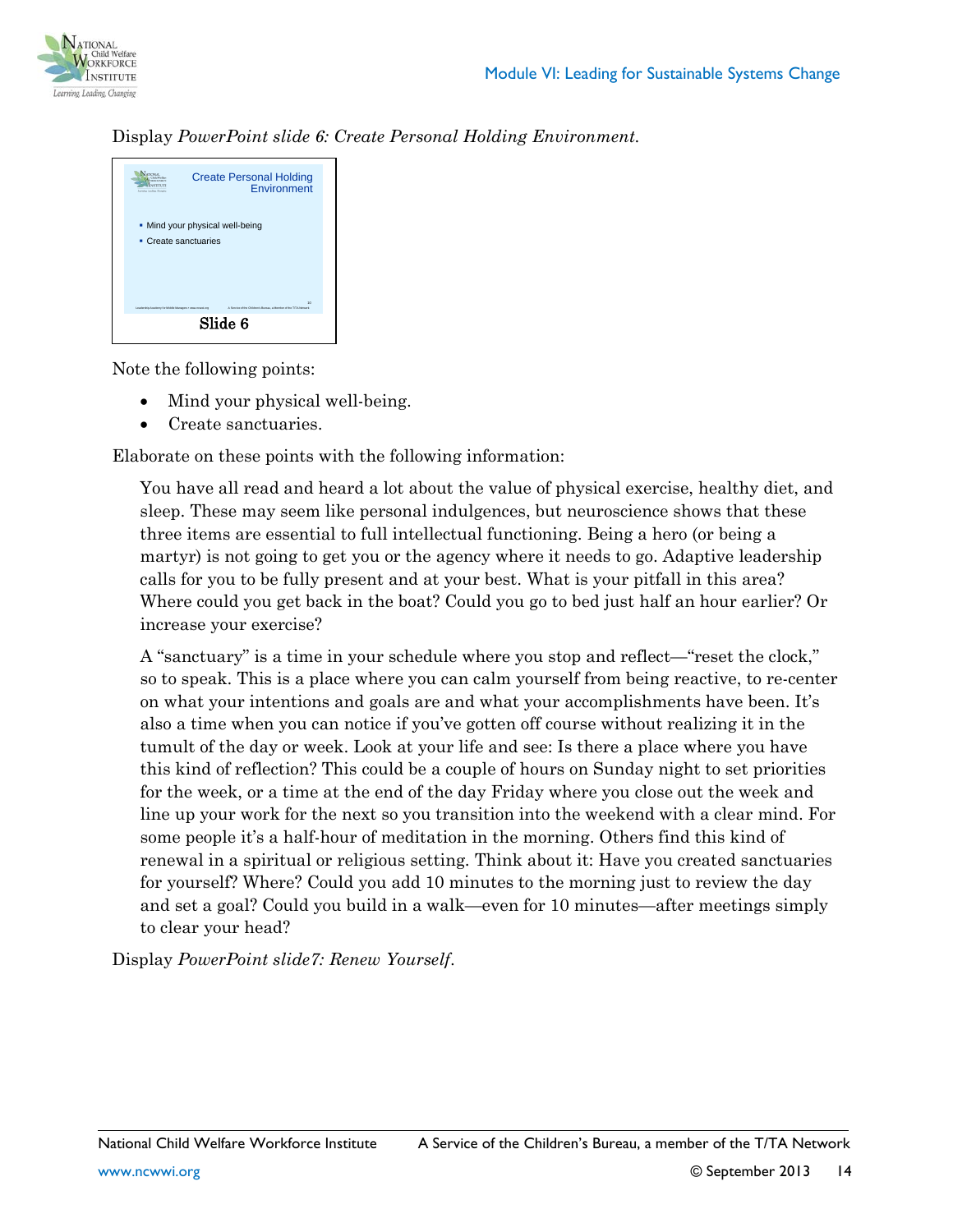



Cover the following:

- Have a balanced portfolio,
- Find satisfaction daily and locally, and
- Be coolly realistic and unwaveringly optimistic.

Say more about these points with the following information:

- We want you not just to survive the journey of leadership, but to thrive. How do you renew yourself? How do you keep a future before you that is inspiring and beckoning? How do you take pleasure in the journey and have a sense of accomplishment? These are the final areas of renewal and resilience.
- Having a "balanced portfolio" is a term from business, but it applies personally as well. Narrowing all your focus to one area makes you vulnerable to shifts in that environment. Look at all quadrants of your life wheel. Recall the relational worldview we discussed earlier in the week. Are there areas where you can take satisfaction or build wealth that will balance you out? Balance is the key here.

We've talked about the tension between vision and reality and the importance of staying strong in the face of that tension. You are a person with big dreams and visions for child welfare. Some of the hopes you have for child welfare will not be accomplished in your professional lifetime. It's inspiring to have a big vision, and we recommend it. At the same time, can you find moments along the way of seeing that vision fulfilled—find glimpses of that future? Can you find moments where you are of service to someone right now, where you have complete integrity to your personal vision in the moment? Managing the quality and satisfaction of the day-to-day is a way to live the future now. For example, do you stop at the beginning of a meeting to acknowledge someone's personal accomplishment? Is there a way you can get a "quick win" for a team member or community partner?

• Practice both optimism and realism. Again, using Senge's rubber band metaphor (stretching a rubber band between the two hands, one holding vision and one holding reality/the way things are), you need to cultivate both "hands." The most inspiring leaders in child welfare renew their own optimism and inspire hope in others. Looking at the small victories and our history of big victories tells us that child welfare does evolve and even transforms. Remind yourself and others of this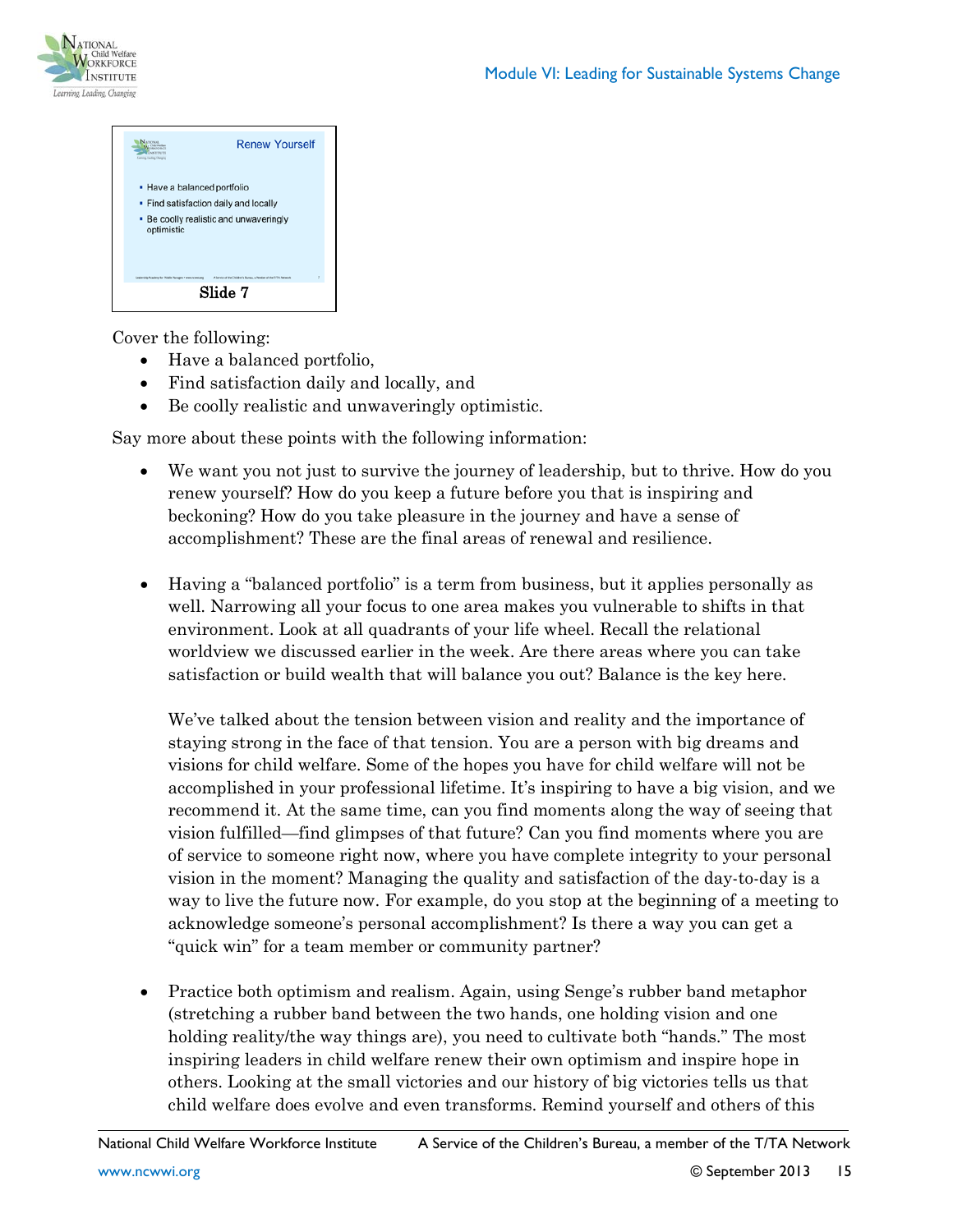

along the way. At the same time, maintain honesty with yourself and others. You will make mistakes. Things sometimes do go three steps backward after only two forward. Budget cutbacks happen, and they do matter. Key people move to other projects or lose faith in the project. Reality does not always align with the vision, but that does not invalidate the vision itself.

Display *PowerPoint slide 8: Tricia family photo.*



### **11:40 a.m.–12:00 p.m.—Revise Learning and Action Plan Journal**

Conduct an individual activity for participants to review their Personal Development Plan in their Learning and Action Plan Journal. Say:

Now that you've had a chance to reflect on this plan, take a few minutes to upgrade and see where you can "tune it up." Take notes on that.

Ask participants to get into pairs and share their plans. Say,

When you are ready, find a partner and share your plans. Which plans are just interesting, and which are you committed to as new or ongoing practices?

After allowing few minutes for conversation, interrupt participants and ask them to commit to putting an action on their calendar. Then let them finish their conversations. Say:

I'm going to interrupt you for a minute and make this conversation very real. Please pull out your calendars. Now I'd like you to put at least one of the actions and activities you've committed to into your calendar. If it's a 10-minute walk or reflection each day, put that in. If it's a hobby or a group you're going to become more involved in, put that in. If it's finding a Weight Watchers group, put that in. If it is finding a coach, put in when you will call. Take a minute now to do that and support your partner.

Display *PowerPoint slide 9.*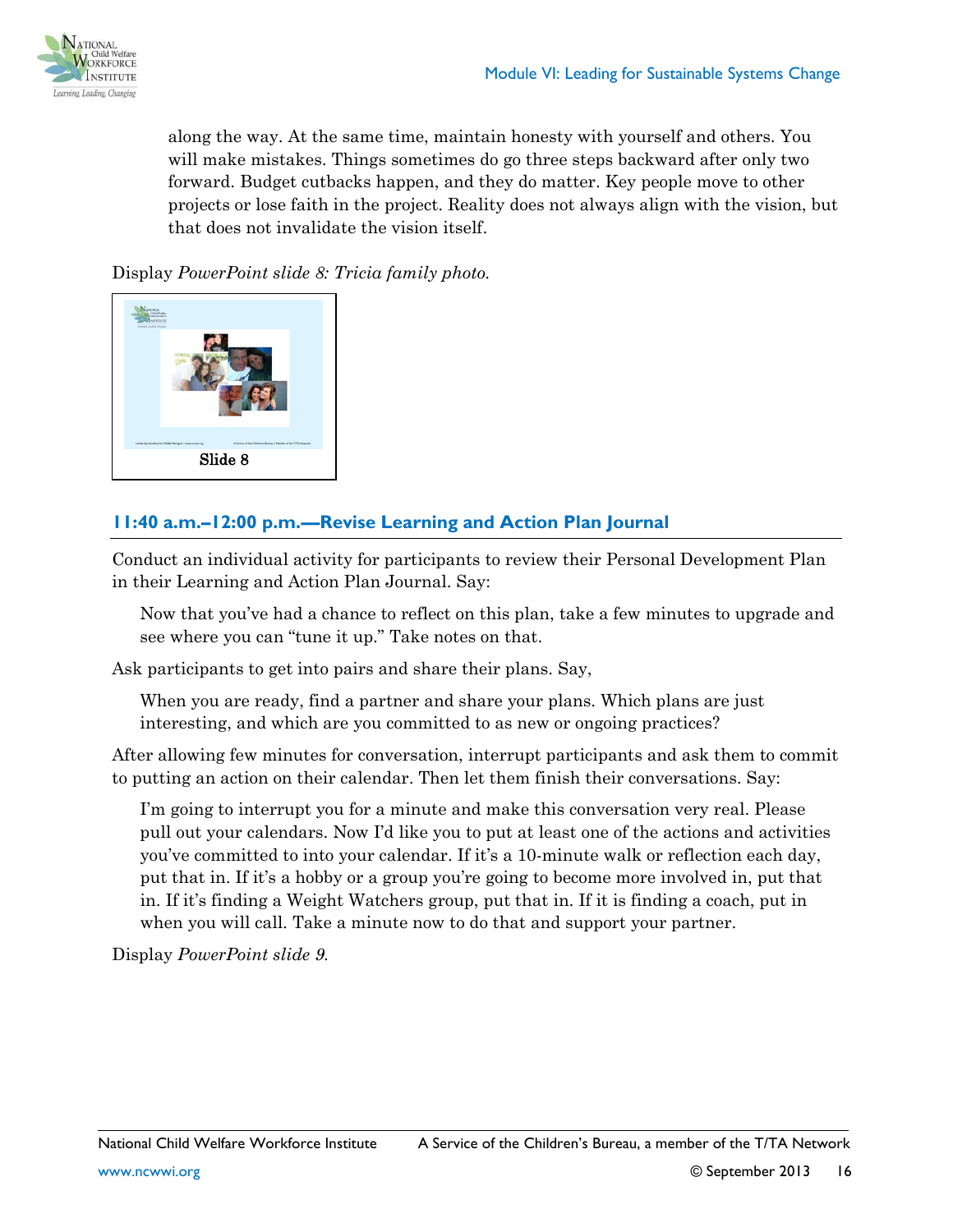



Say,

You are returning back to the whitewater.

Thoughtfully read the quote:

We shall not cease from exploration And the end of all our exploring Will be to arrive where we started And know the place for the first time.

--T.S. Eliot

# **12:00–12:30 p.m.—Online Evaluation**

Introduce the evaluation:

Display *PowerPoint slide 10: Online Evaluation Link.*



As with any competency-based training, the LAMM training has a rigorous training evaluation, conducted by the Butler Institute for Families at the University of Denver Graduate School of Social Work. The purpose of the evaluation is to learn:

- 1) How effectively does the LAMM work? (This the formative part of the evaluation.)
- 2) Does participating in the LAMM lead to improvement in your leadership skills and your ability to implement systems change? (The outcome evaluation.)

The evaluation uses a pre/post/follow-up design. You all completed a survey before coming to the training that asked you to rate your skills on the training competencies. This was the pre-assessment. Now that the training is almost complete, we are asking you to complete the post-assessment. The post-assessment survey has three parts: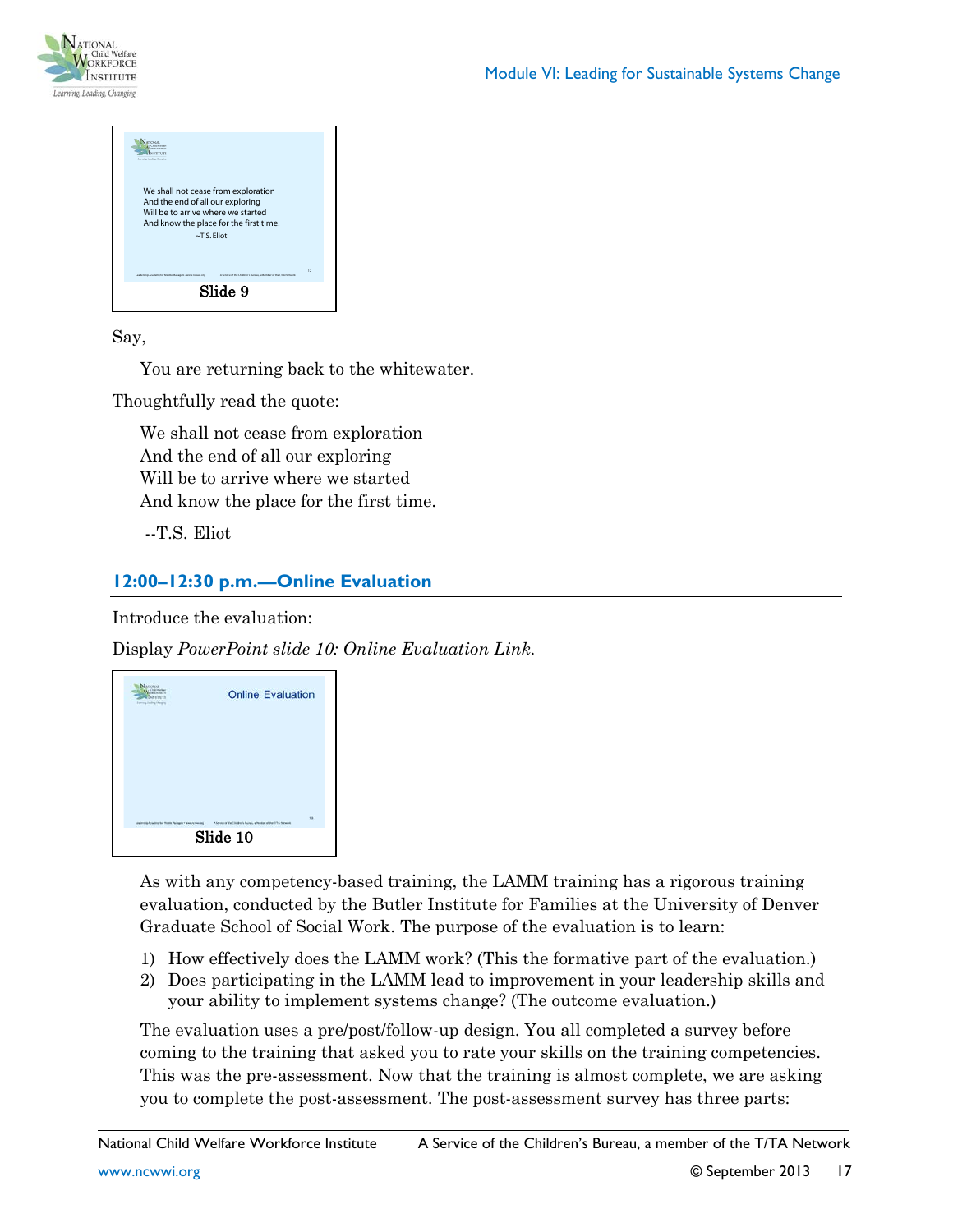

- 1) Competency self-rating (just like the pre-assessment),
- 2) Overall satisfaction with the training, and
- 3) Learning Transfer Systems Inventory. This standardized measure looks at the different factors that relate to transfer of learning, including your own motivation and readiness, the quality of the training, and agency supports for using your learning once you get back to the job.

The evaluators at the Butler Institute for Families will send you a link to complete brief online assessments 3, 6, and 12 months from now. These should take about 10-15 minutes each. We also might ask some of you to participate in a telephone interview after 6 months. The purpose of the follow-up surveys is to learn more about your successes and barriers implementing your Change Initiatives and how you have used the learning from this training in your work as middle managers.

The evaluation is completely voluntary (as described in the consent form), and you can choose not to participate. However, we rely on your feedback for a number of reasons. First, it helps us continually improve the training and make changes to each delivery so that it better meets the needs of child welfare managers. Second, it helps us demonstrate the need for more funding for training to develop the skills of our child welfare leaders. We are grateful for your feedback and hope that you will take the time to complete all of the surveys.

You will have 30 minutes to complete the survey. If you finish early, you are free to go; lunch will be available at 12:30. Please be back by 1:30. You can find the links to all evaluation materials on *Handout 5:4 Evaluation Link*.

**Trainer Note**: Staff should make sure that everyone can open the link. If someone cannot open the link, staff can give them a paper copy to fill out. It would be best if trainers leave the room while participants complete the survey.

# **12:30–1:30 p.m.—LUNCH**

**Trainer Note**: Logistics team will toggle to "National Geographic" PowerPoint presentation for break.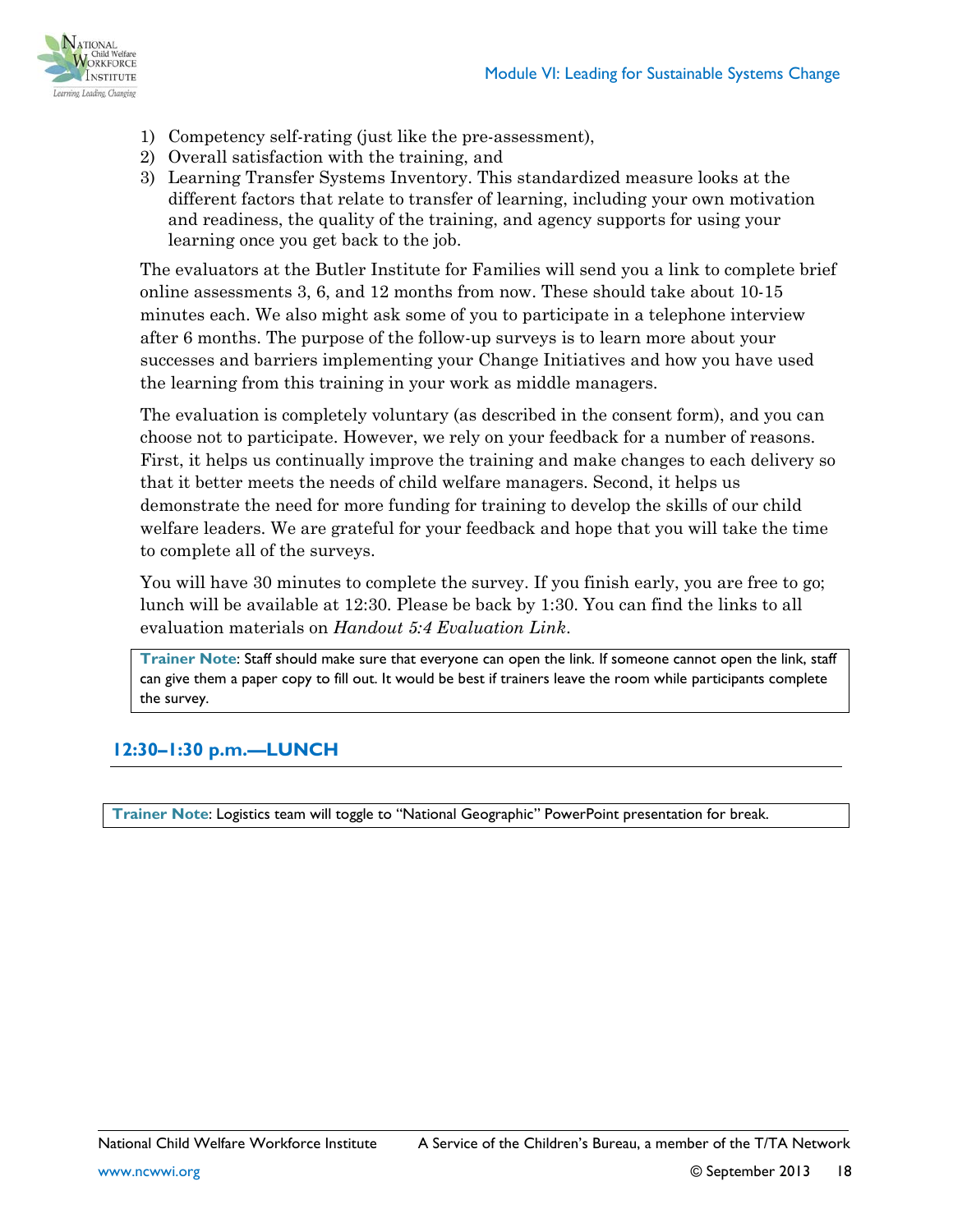

# **Unit 22: Leadership Academy**

#### <span id="page-18-0"></span>**Training Competency**

*22: Able to describe next steps and resources in the Leadership Academy.*

#### **Objectives**

*22a. Describes LAMM peer networking and makes a commitment to participate.*

- *22b. Describes Leadership Academy for Supervisors (LAS) and makes a commitment to encourage participation.*
- *22c. Describes resources of NCWWI website.*

#### **1:30–1:40 p.m.—Introduction to Peer Networks and LAS**

Provide the following information about how the peer network will function:

Throughout this week, we all have shared experiences, given and received coaching, and learned new ideas and skills. Peer networks are learning communities where you can continue to interact around your Change Initiatives. You also will have opportunities to delve deeper into some of the training content, as well as enhance your skills through new ideas and innovations in leadership and workforce development.

Now that the residential training is coming to a close, we expect that you will continue learning and supporting your peers. Maybe you already have exchanged email addresses or phone numbers with your colleagues. That is wonderful! As you graduate from this residential experience, you will be joining others who have gone before you and who will be learning with you. We have created two main mechanisms involving peer network goals: scheduled webinars and teleconferences.

Show *PowerPoint slides 11-13: Peer and Distance Learning Opportunities.* 

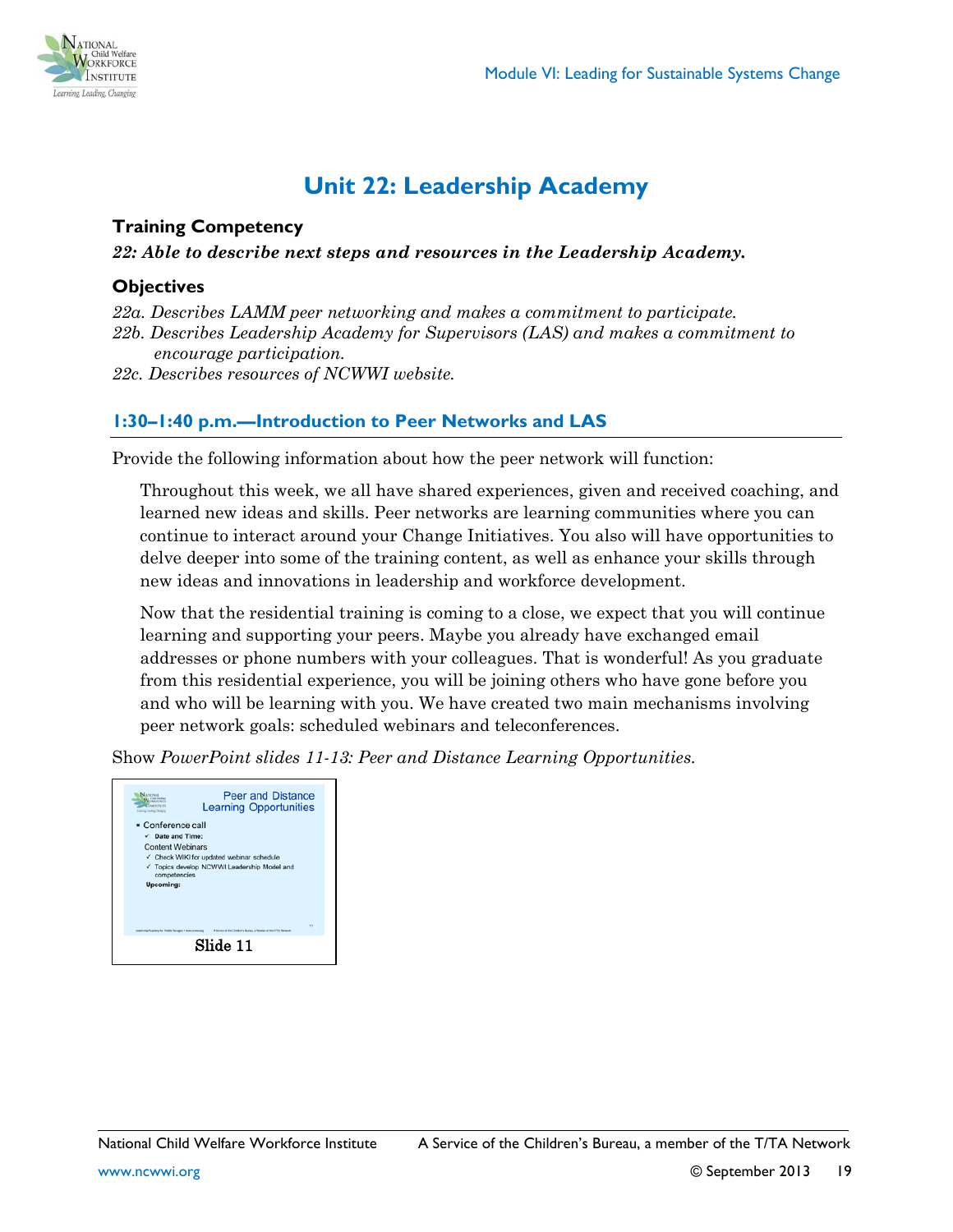





#### Say,

Our plan for peer networks and distance learning opportunities includes conference calls and content webinars. We have scheduled an opportunity for all of you to talk again soon with a teleconference/webinar we have scheduled for **[Insert Date and Time].** During this teleconference/webinar, we will bring you back together to discuss steps you have taken to implement your Change Initiatives and any barriers/successes you have addressed in the time between now and then.

We will email you instructions for joining the call. This will be an opportunity for all of us to touch base with one another and hear how you have been progressing with your Change Initiatives.

We will plan content webinars every other month and will send you topics and instructions for joining these webinars. Webinar topics may include:

- Cultural humility
- Adaptive leadership
- Understanding change implementation in child welfare
- Fairness and equality in child welfare

We look forward to ongoing connections with you through peer network activities. We will provide small-group coaching once a month for general topic and discussion questions, as well as online Learning Circles, which are on a website open to all participants with posted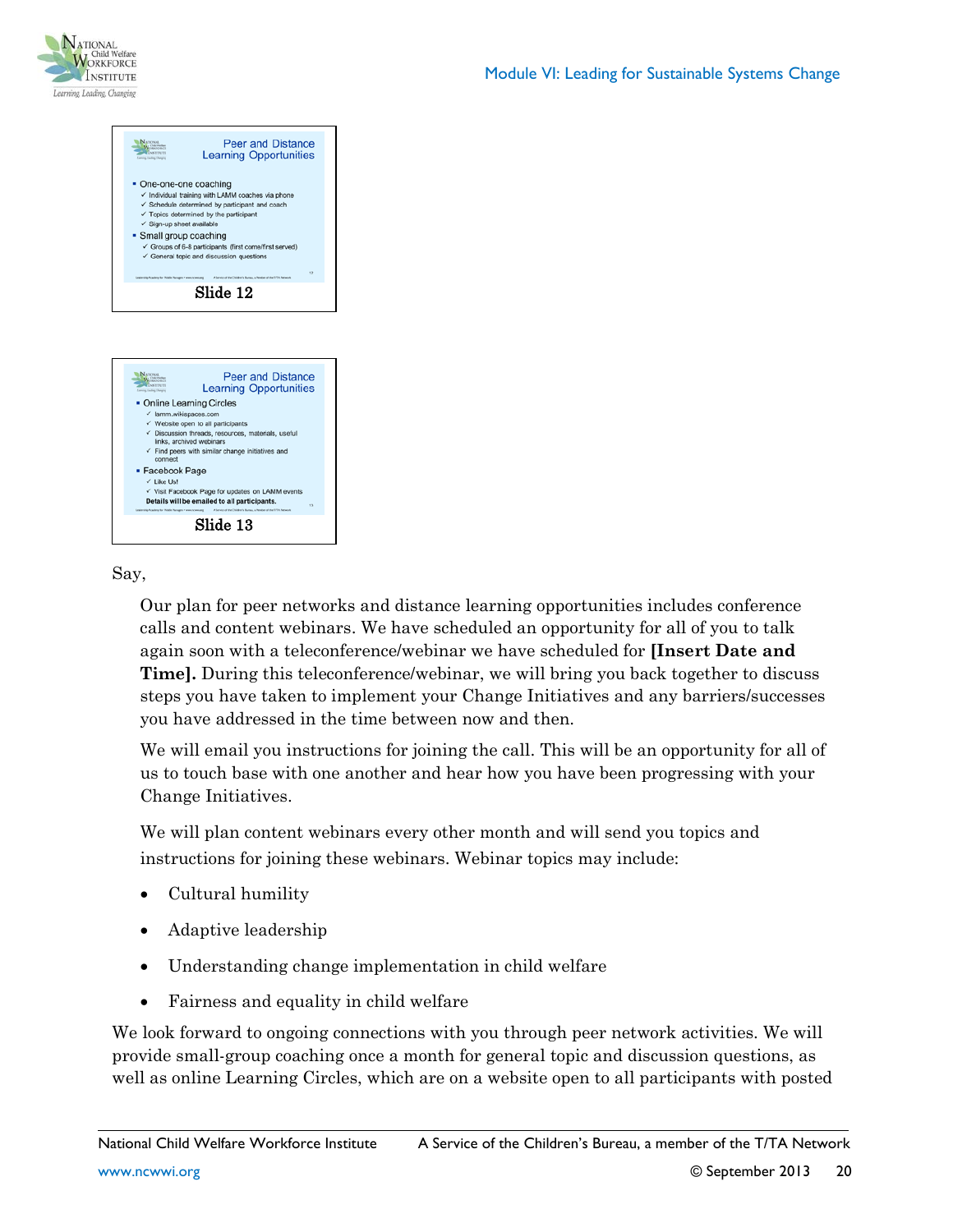

discussion threads, resource materials, useful links, and archived webinars. We will email you the information you will need to participate.

The Children's Bureau's comprehensive system reform efforts include the National Child Welfare Workforce Institute, whose purpose is to build the capacity of the nation's child welfare workforce through activities that support the development of skilled child welfare leaders.

Display *PowerPoint slide 14: Leadership Academy for Supervisors (LAS) Overview.*



Say,

Within the National Child Welfare Workforce Institute, child welfare supervisors also have an opportunity to participate in a leadership academy. The Leadership Academy for Supervisors, or LAS, provides professional development opportunities that include skill development courses and participation in a learning network of their peers. All aspects of LAS are delivered online. The Orientation Module, accessed through the NCWWI website [www.ncwwi.org](http://www.ncwwi.org/) (which you reviewed as you "surfed" the web), is the way supervisors learn more about the program and register to participate. People can participate in as much or as little of the training as they wish. Continuing Education Units (CEU's) through the University of Southern Maine are available for those who complete the core leadership program and who wish to apply for CEUs.

The core curriculum consists of an Introductory Module, very similar to the one that you took prior to this workshop. The curriculum's five core courses present skill-based information, learning activities, and an opportunity to work on a Change Initiative. The Leadership Model that guided your work this week is the same one used in the LAS curriculum. Participants can stop and start again at any place during or between courses. Upon completion of each course, participants are expected to take part in interactive peer learning networks (LASLNs) to enhance their leadership skills and engage with other supervisors.

This training is available at no cost to participants and is a wonderful opportunity for leadership development in your agency.

# Transition to the closing activity.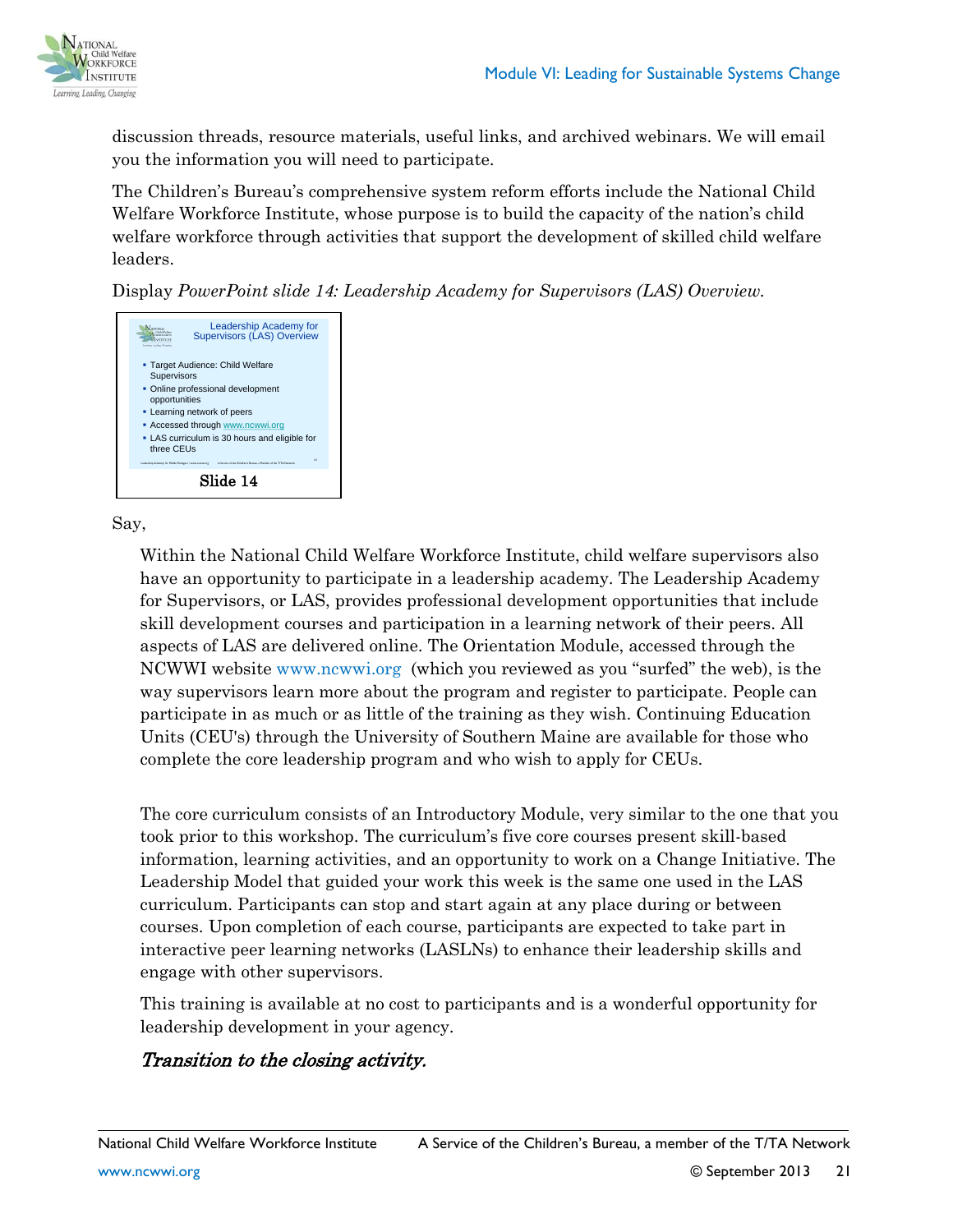

#### **1:40–2:20 p.m.—Closing Event**

**Trainer Note**: Acknowledge and thank the contributions and efforts of the group during this intense week-long training. Highlight the qualities this group has had (for example, you were so very thoughtful and innovative, etc.). Let the group know that we are optimistic for the future of child welfare, knowing it is in their hands. We are proud to be in partnership with them and look forward to learning together as the work unfolds.

Say,

It is nearly the end of our time together, and we're going to close with a simple, powerful leadership exercise in the art of acknowledgment.

Through the week of Learning Circles and small groups and collaborative work done both formally and informally, you have proven and lived what we were hoping for when we began: You have become one another's most important faculty in many ways. You have worked together to link the concepts and examples from the front of the room (the metaphorical balcony) to your work with the agencies and states and families you serve. You have done a lot of work on the dance floor, and also on the stairways between floor and balcony. For that we thank you all. Because of that we thought that you would be the appropriate people to celebrate and acknowledge each person's journey this week.

Acknowledgment and appreciation are very powerful, and we get precious little of it in child welfare. Acknowledgment costs nothing, survives the worst budget cut, and is a powerful tonic for the blues. Acknowledging someone or appreciating them returns them to the best version of themselves. It helps each of us remember our strengths and go from there. No one likes insincere flattery, but you know one another well enough to offer authentic and personal acknowledgment.

Remember your last graduation when you marched across the stage and got your degree from an official person? We are going to do a different certificate presentation in today's program. At each table, in an envelope/folder in the middle, you will find the certificates for your table's participants. We would like one of you to pick up the envelope/folder and pull out a certificate. If you get your own, please put it back and try again.

Once you have a colleague's certificate, with all of the pomp and circumstance and gratitude you deem appropriate, please honor him or her with a few words.

Then present her or him with the certificate.

The person who just received the certificate then takes the envelope and pulls the next certificate, acknowledging the person on that certificate. Repeat until all in your group are acknowledged. We have allowed 20–30 minutes to complete our "graduation."

Once your table is done with graduation, you can let us know, and we will continue to close out our week together.

Display *PowerPoint slide15.*

Keep the slide running during the exercise.